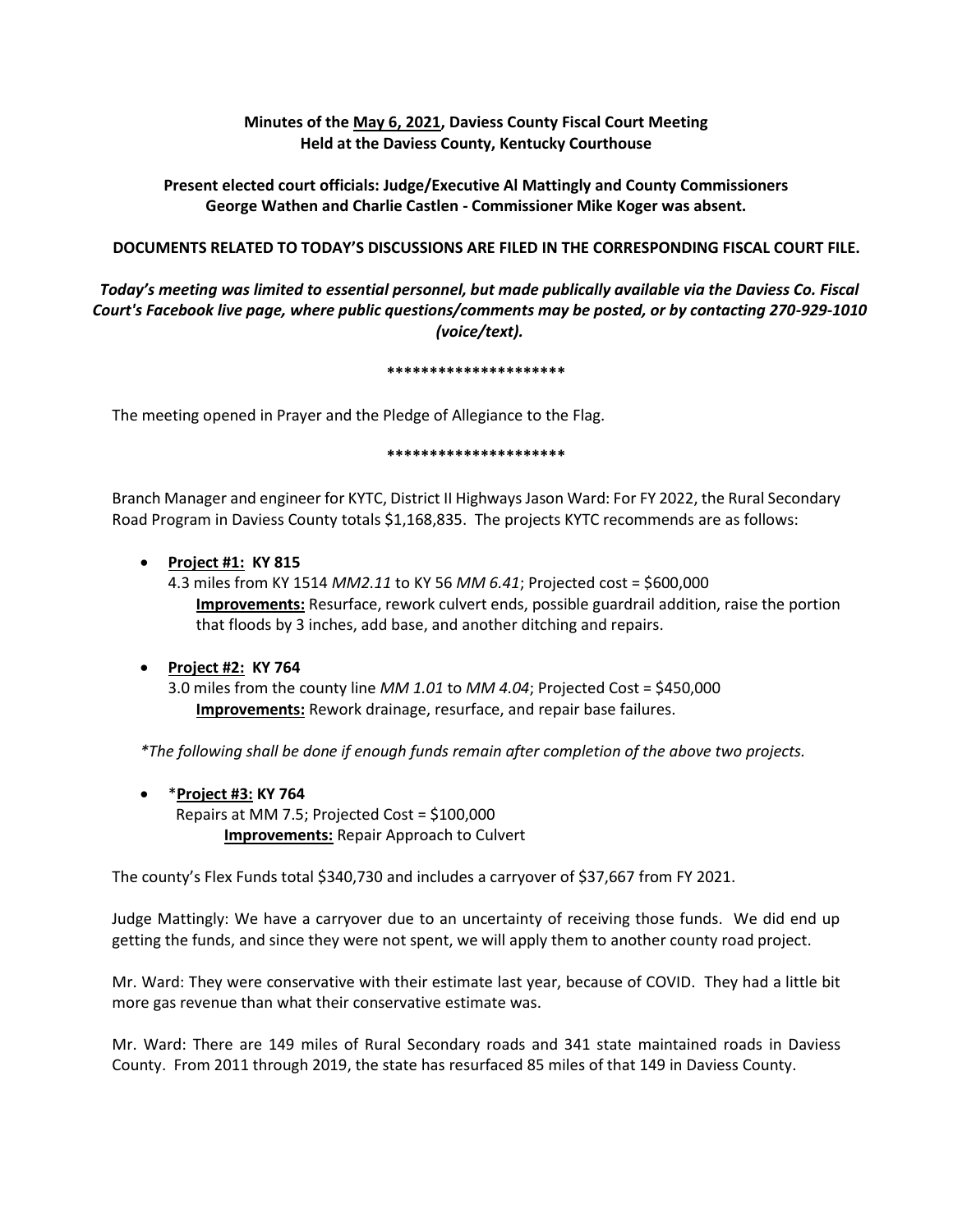Commissioner Wathen: Damage has been done to the roadway at the intersection of Highways 56 and 815. Would the state consider improving that intersection?

Mr. Ward: Yes, if it is right in that intersection, we should be able to take care of that.

Judge Mattingly: A common compliant we get relates to the lack of shoulders on Highway 815.

Judge Mattingly: One of the complaints that we get all is that are no shoulders along Highway 815.

Mr. Ward: We have reviewed this concern and the primary problem, as far as trying to widen that road and get some shoulders on it, is the numerous underground utilities and there's no money available to get those lines moved. The water line is right at the edge of the black top. These lines also crisscross throughout that road in places. On one side you have a creek and immediately along the other side are utility lines.

Judge Mattingly: If you wanted to put a tile down that ditch and cover that over, we would be okay with that.

Mr. Ward: Again, it's a money issue. Those tiles are pretty expensive.

Judge Mattingly: There is a lot of water that runs down that ditch. Since completing area coal mining, the spring was diverted and, even in the driest parts of the year, water never goes away. It runs all the time.

Mr. Ward: We have tried to place riprap and do some work out there in effort to build a little shoulder, but with the utilities out there, it's extremely difficult to do anything to make that road wider. If the county really wanted to address this, I recommend seeking funding from the KYTC highway during the biannual road plan.

Mr. Ward: Regarding project #1, there is a section out there that seems to like to flood here as of recent, and we are looking at adding about three inches of asphalt pavement there to try to get it above the height where its flooding and hopefully it won't continue to flood when we get those heavy rains like we've been having.

Commissioner Castlen: Will three inches be enough?

Mr. Ward: The water that runs over it is not running very deep, only an inch or two.

Judge Mattingly: When heavy rains occur, it's like a very thin sheet of water that flows over the road, which can potentially cause a vehicle to hydroplane. Raising this should stop that sheeting effect.

Mr. Ward: We are hoping it stops and diverts the water through the pipe instead of trying to go over the roadway.

Mr. Ward: If there are funds remaining after completion of the first two projects, the  $3^{rd}$  project will be considered, and by using existing maintenance contracts or our in-house state employees, we hope to be able to get that done.

Judge Mattingly: I want to thank Jason for everything he has done for District II.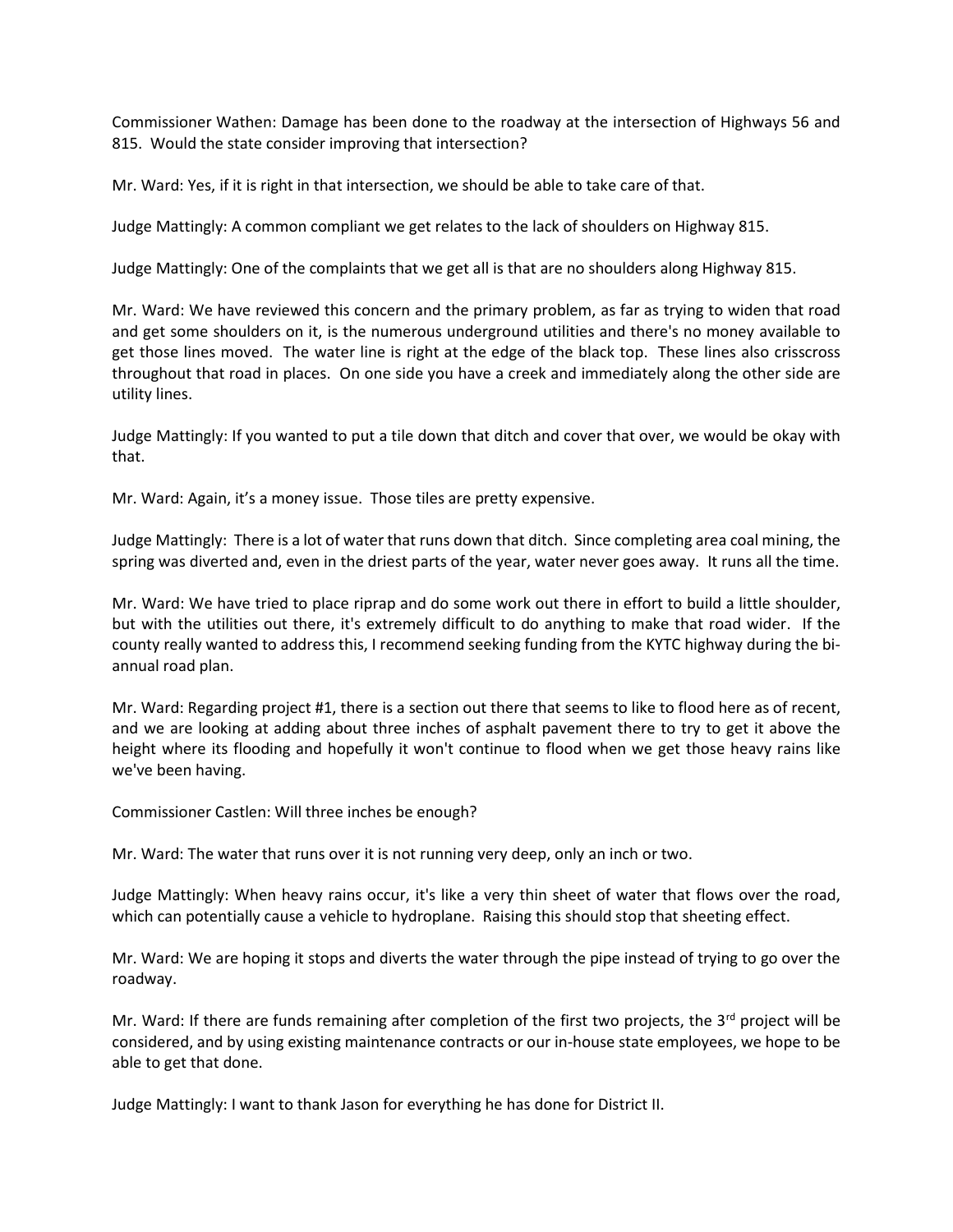In light of Mr. Ward's retirement, 30 days from now, the court wished him well.

State Maintenance Engineer Scott Phelps: I've been talking to people in Frankfort about the utility issues. There is not a whole lot we can do, but we could possibly raise up the walls to make them even and then put a lid on top of that. This will help if somebody drives off that edge, they are not going to fall off into the ditch.

Judge Mattingly asked Deneatra Henderson if she could bring folks up-to-date on the roundabout?

Ms. Henderson: It is funded and moving forward. The necessary public meetings have taken place, and due to public concerns and those of the City of Owensboro, the project is currently being redesigned for a better fit.

Judge Mattingly: Have you all looked to remedy that situation on Highway 56, just past the old Sorgho school, where water does not drain very well and runs across the road.

Ms. Henderson: Yes, we have looked at it and at the time, proposed recommended solutions, but nothing was agreed upon from the property owners.

Judge Mattingly: On Highway 298, just past Crescent Hill Drive, there is a section of ditch, in the right-ofway, that never drains. We have been trying to get you guys to dip that part out.

Mr. Ward: They will take a look to see if it can be remedied.

Judge Mattingly: I think Secretary Gray is doing a great job. Please send thanks on our behalf to the Secretary for the good people he sends us in District II.

#### **\*\*\*\*\*\*\*\*\*\*\*\*\*\*\*\*\*\*\*\*\***

Judge Mattingly Proclaimed Emergency Medical Services Week as May 16-22, 2021.

## **\*\*\*\*\*\*\*\*\*\*\*\*\*\*\*\*\*\*\*\*\***

By a motion of Commissioner Wathen, seconded by Commissioner Castlen, the court considered for approval; Minutes of the April 15, 2021, Court Meeting.

**The vote was called and with all present members voting in favor, said motion passed.** 

#### **\*\*\*\*\*\*\*\*\*\*\*\*\*\*\*\*\*\*\*\*\***

By a motion of Commissioner Castlen, seconded by Commissioner Wathen, the court considered for approval; All Claims for All Departments.

**The vote was called and with all present members voting in favor, said motion passed.** 

#### **\*\*\*\*\*\*\*\*\*\*\*\*\*\*\*\*\*\*\*\*\***

By a motion of Commissioner Wathen, seconded by Commissioner Castlen, the court considered for approval; 2021 Rural Secondary Road Program as presented and detailed above.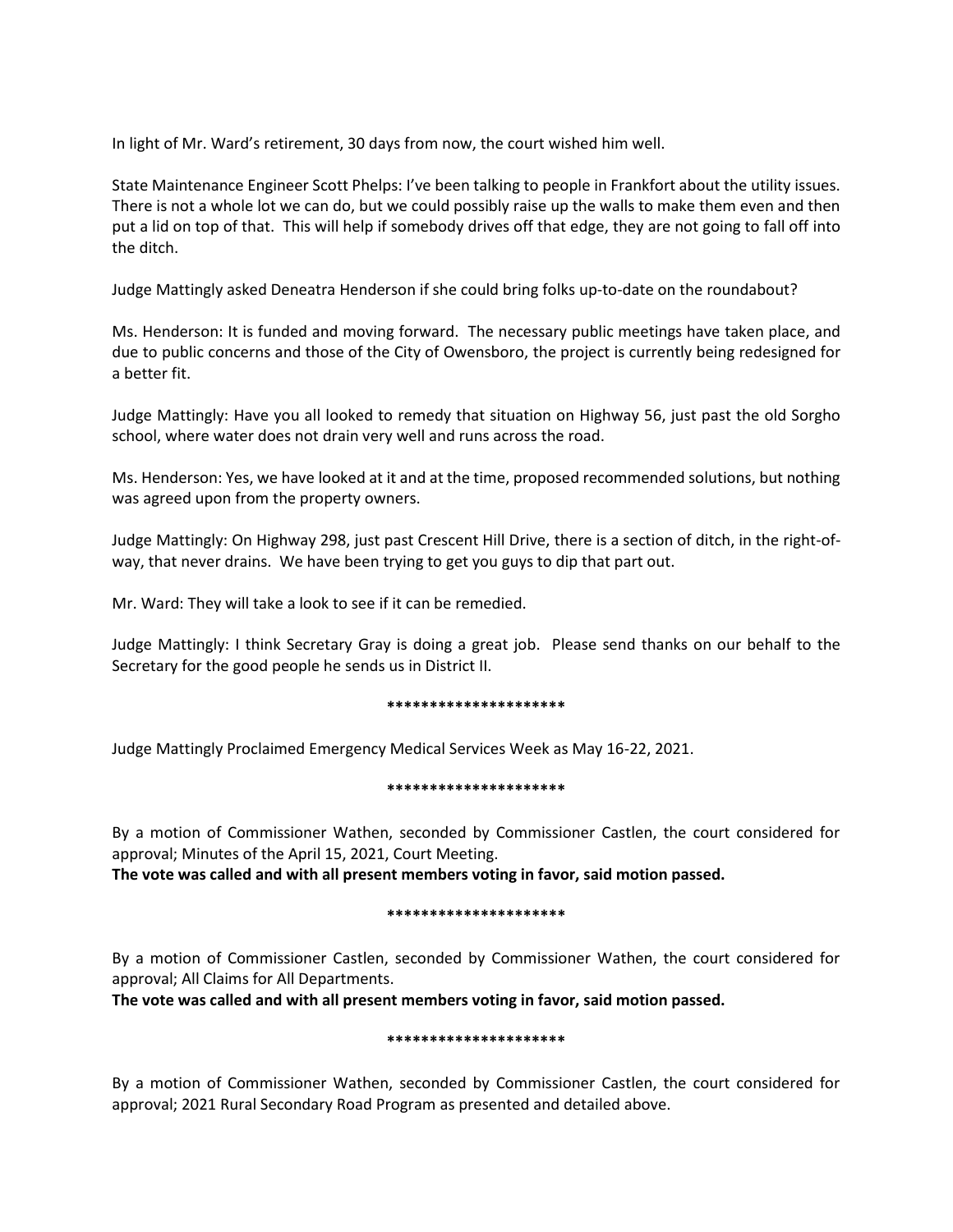## **The vote was called and with all present members voting in favor, said motion passed.**

### **\*\*\*\*\*\*\*\*\*\*\*\*\*\*\*\*\*\*\*\*\***

Judge Mattingly: Since we intend to use our flex funds on county roads, I think we may need to include that into the record.

By a motion of Commissioner Castlen, seconded by Commissioner Wathen, the court considered for approval; Retain the county's flex funds, regarding the 2021 Rural Secondary Road Program, for county road improvements.

**The vote was called and with all present members voting in favor, said motion passed.**

## **\*\*\*\*\*\*\*\*\*\*\*\*\*\*\*\*\*\*\*\*\***

By a motion of Commissioner Castlen, seconded by Commissioner Wathen, the court considered for approval; Jail SAP Modification Contract and related Annual Affidavit.

Judge Mattingly: This increases the \$9 daily rate per state inmate to \$10.

## **The vote was called and with all present members voting in favor, said motion passed.**

### **\*\*\*\*\*\*\*\*\*\*\*\*\*\*\*\*\*\*\*\*\***

By a motion of Commissioner Wathen, seconded by Commissioner Castlen, the court considered for approval; Daviess County Lion's Club Fairgrounds Rental Agreement for Tire Amnesty Event.

David Smith: The Daviess County Lion's Club Fairgrounds is graciously providing, at no cost, the Fairgrounds arena for the 2021 Waste Tire Amnesty Day Event. The event starts on July 15 and concludes midday, on July 17.

Judge Mattingly: Thank you to Joan Hayden the entire Daviess County Lion's Club Board for allowing us to use the Fairgrounds for this community event. Their generosity is appreciated.

## **The vote was called and with all present members voting in favor, said motion passed.**

## **\*\*\*\*\*\*\*\*\*\*\*\*\*\*\*\*\*\*\*\*\***

By a motion of Commissioner Wathen, seconded by Commissioner Castlen, the court considered for approval; Contract with Axiom Architecture for County Spay/Neuter Clinic Design Services.

Assistant County Treasurer Jordan Johnson: With this, Axiom shall produce bid documents for service items #1 through #6 for the construction of the spay/neuter clinic for \$25,150.

**The vote was called and with all present members voting in favor, said motion passed.**

**\*\*\*\*\*\*\*\*\*\*\*\*\*\*\*\*\*\*\*\*\***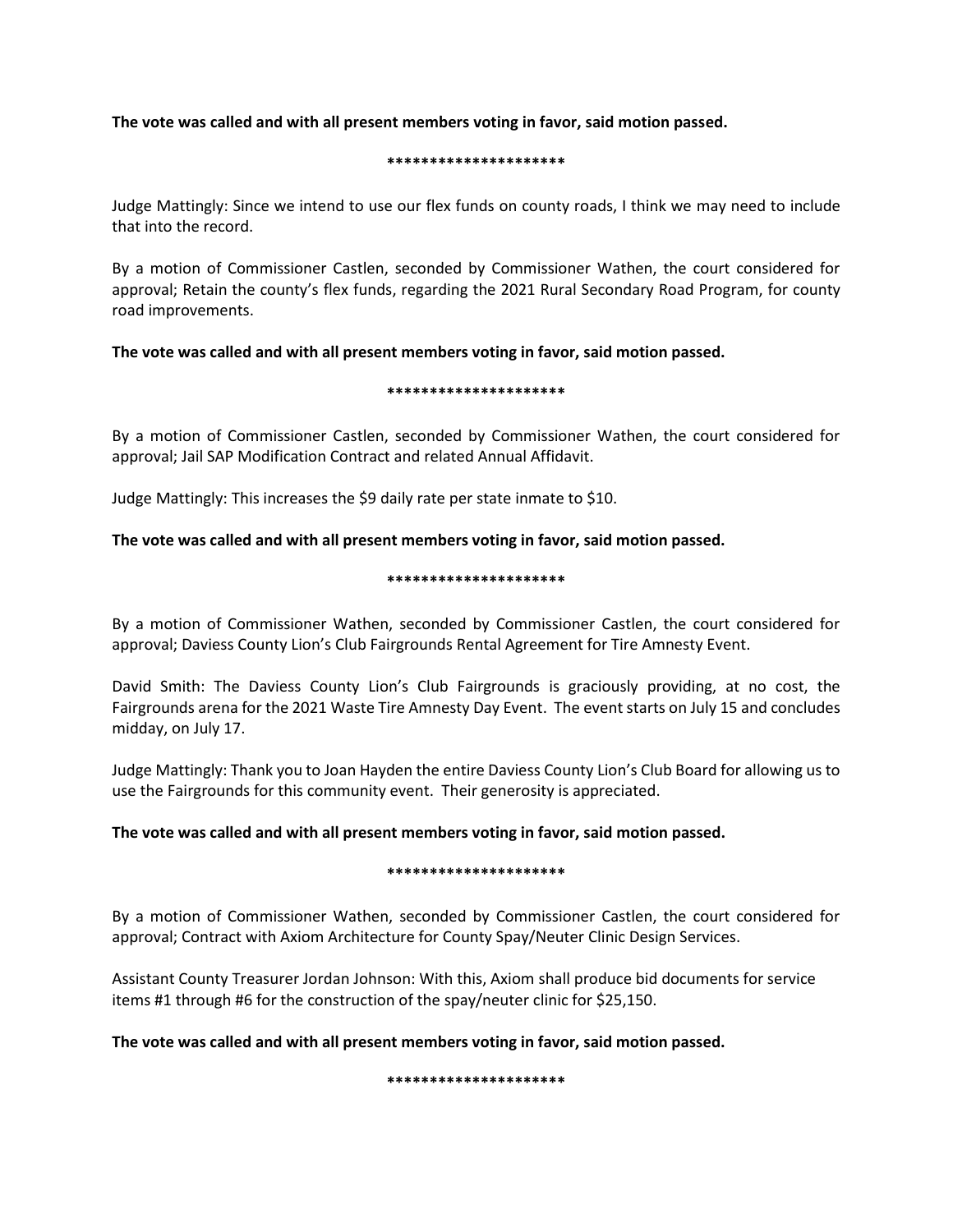By a motion of Commissioner Castlen, seconded by Commissioner Wathen, the court considered for approval; Award **RFQ 05-2021**: IPEMA Certified Playground Mulch (Parks) to Phil Etienne L&B H Mulch.

Mr. Johnson: This quote of Phil Etienne L&B H Mulch is for the provision and delivery of 500 cubic yards of IPEMA certified playground (wood) mulch. Yellow Creek Park playgrounds shall receive 300 cubic yards and Panther Creek Park playground the remaining 200 cubic yards. This was the lowest quote submitted at \$7,200.

## **The vote was called and with all present members voting in favor, said motion passed.**

#### **\*\*\*\*\*\*\*\*\*\*\*\*\*\*\*\*\*\*\*\*\***

By a motion of Commissioner Wathen, seconded by Commissioner Castlen, the court considered for approval; Hire Joseph Burden as Solid Waste Heavy Equipment Operator upon successful completion of pre-employment screening.

**The vote was called and with all present members voting in favor, said motion passed.**

### **\*\*\*\*\*\*\*\*\*\*\*\*\*\*\*\*\*\*\*\*\***

By a motion of Commissioner Castlen, seconded by Commissioner Wathen, the court considered for approval; Hire Casey Hamilton as Firefighter/EMT upon successful completion of pre-employment screening.

**The vote was called and with all present members voting in favor, said motion passed.**

### **\*\*\*\*\*\*\*\*\*\*\*\*\*\*\*\*\*\*\*\*\***

By a motion of Commissioner Wathen, seconded by Commissioner Castlen, the court considered for approval; Hire Brandi Hughes as Administrative Specialist for the Daviess County Attorney Civil Division effective May 3, 2021, upon successful completion of pre-employment screening.

**The vote was called and with all present members voting in favor, said motion passed.**

#### **\*\*\*\*\*\*\*\*\*\*\*\*\*\*\*\*\*\*\*\*\***

By a motion of Commissioner Wathen, seconded by Commissioner Castlen, the court considered for approval; Hire Steve Nazaruk as Seasonal Park Attendant for Panther Creek Park upon successful completion of pre-employment screening.

**The vote was called and with all present members voting in favor, said motion passed.**

## **\*\*\*\*\*\*\*\*\*\*\*\*\*\*\*\*\*\*\*\*\***

By a motion of Commissioner Castlen, seconded by Commissioner Wathen, the court considered for approval; Amend the Library Board appointment term of Michelle Drake from a 3 year term to a 4-year term.

The new term expiration date, as amended, is 9/13/2023 and rectifies the previously approved term.

## **The vote was called and with all present members voting in favor, said motion passed.**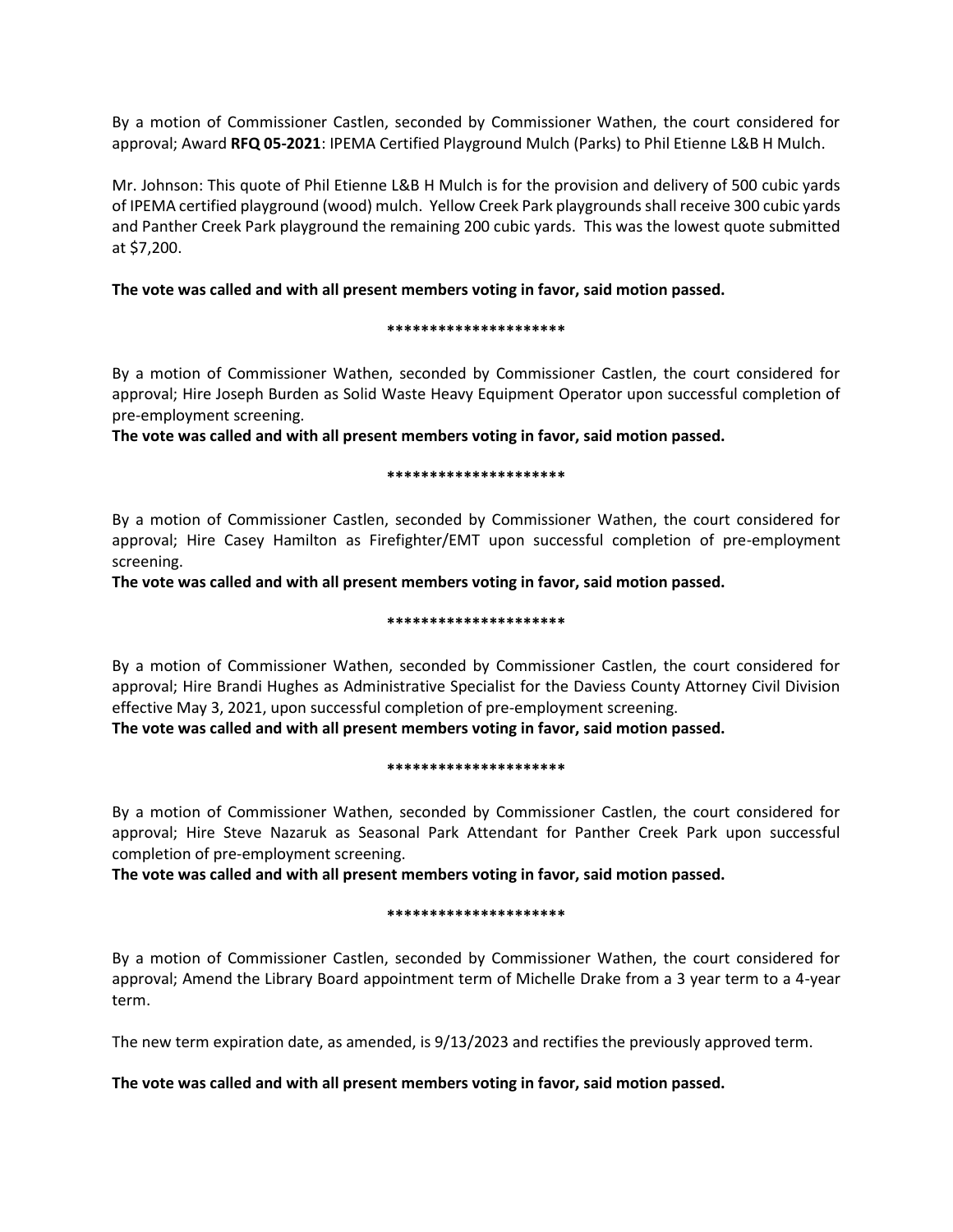#### **\*\*\*\*\*\*\*\*\*\*\*\*\*\*\*\*\*\*\*\*\***

By a motion of Commissioner Wathen, seconded by Commissioner Castlen, the court considered for approval; Appoint Larry Boswell (S2T) **#4.3.2021** to the Industrial Development Authority; TERM: 4/9/21 – 4/9/2025.

**The vote was called and with all present members voting in favor, said motion passed.**

#### **\*\*\*\*\*\*\*\*\*\*\*\*\*\*\*\*\*\*\*\*\***

By a motion of Commissioner Castlen, seconded by Commissioner Wathen, the court considered for approval; Appoint Danny Richeson (S2T) **#5.6.2021** to the OMPC Building Code Appeals Board;

TERM: 5/6/21 – 5/6/2025.

**The vote was called and with all present members voting in favor, said motion passed.**

#### **\*\*\*\*\*\*\*\*\*\*\*\*\*\*\*\*\*\*\*\*\***

## **No other business was brought before the Daviess County Fiscal Court.**

#### **\*\*\*\*\*\*\*\*\*\*\*\*\*\*\*\*\*\*\*\*\***

## **Public Comments:**

Via Facebook live, Rachel Evans asked the court to re-introduce the fairness ordinance.

#### **\*\*\*\*\*\*\*\*\*\*\*\*\*\*\*\*\*\*\*\*\***

## **Comments by Daviess County Fiscal Court:**

Judge/Executive Mattingly: On October 3, 2019, the court approved a 2-part financial pledge to the RiverPark Center for their facility improvement campaign. The first part, we gave them \$50,000, and stipulated that if they could raise \$750,000, we would give them a second \$50,000 part. They have now reached that goal and will issue them a pledge-completion check. Recently, I received a letter from their board chair, Jeff Ebelhar, thanking the court for the financial support.

#### **\*\*\*\*\*\*\*\*\*\*\*\*\*\*\*\*\*\*\*\*\***

By a motion of Commissioner Wathen, seconded by Commissioner Castlen, the court considered for approval; Enter into **Closed Session per KRS 61.810 (1)(f)** Discussions or hearings which might lead to the appointment, discipline, or dismissal of an individual employee, member, or student without restricting that employee's, member's, or student's right to a public hearing if requested. This exception shall not be interpreted to permit discussion of general personnel matters in secret.

**The vote was called and with all present members voting in favor, said motion passed.** 

No action was taken.

## **\*\*\*\*\*\*\*\*\*\*\*\*\*\*\*\*\*\*\*\*\***

Without objection, Judge/Executive Mattingly adjourned the meeting. **SO ORDERED THAT COURT STAND ADJOURNED.**